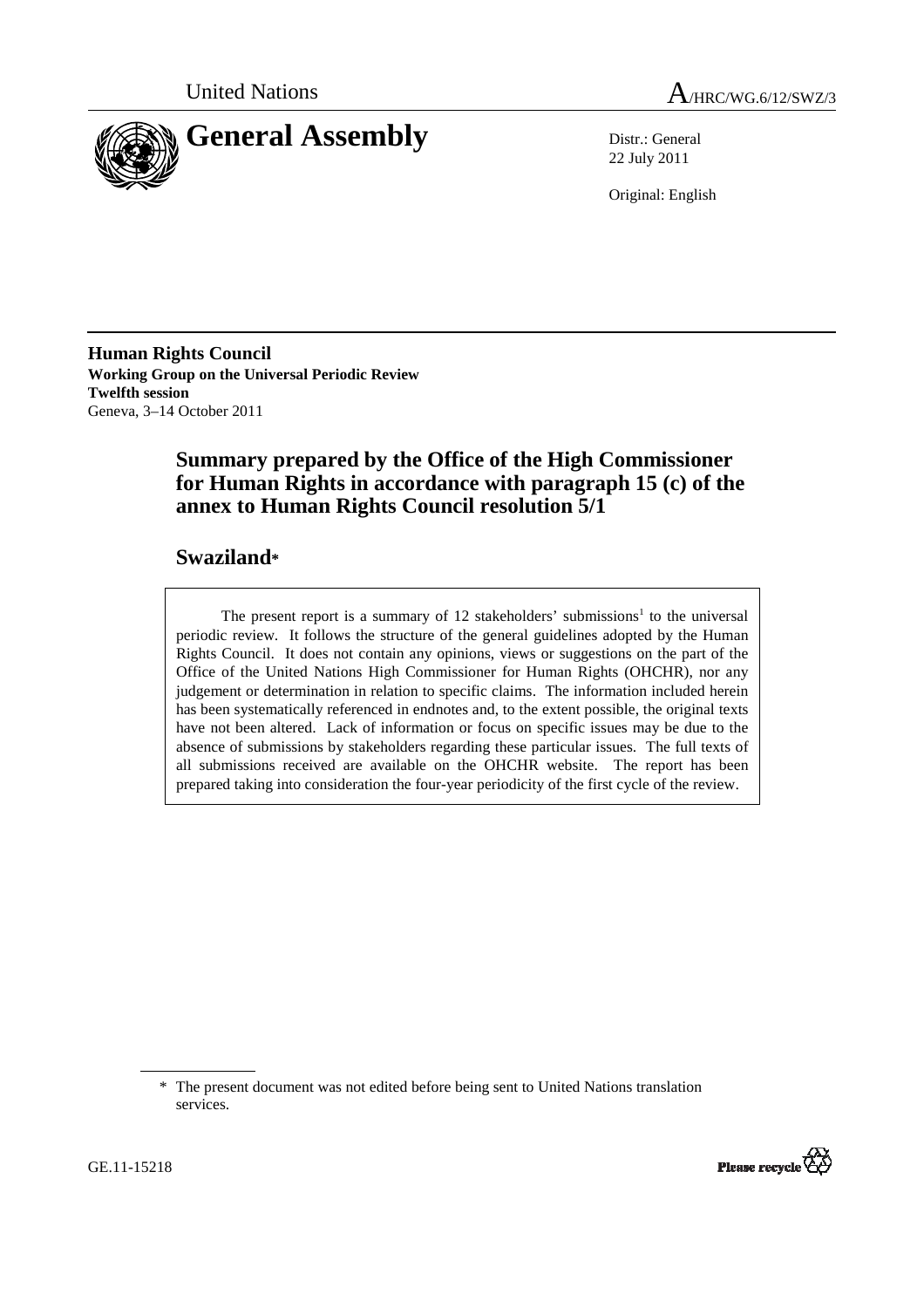# **I. Background and framework**

## **A. Scope of international obligations**

1. Action for Southern Africa (ACTSA), CIVICUS, Joint submission 1 (JS1), Joint submission 2 (JS2) and Joint submission 4 (JS4) stated that Swaziland ratified major international and regional human rights instruments. 2 ACTSA indicated that limited progress had been made on implementation and recommended Swaziland become a party to all outstanding international human rights treaties, particularly, the Optional Protocol to the Convention Against Torture, the First Optional Protocol to the International Covenant on Civil and Political Rights, and the Optional Protocol to Convention on the Elimination of All Forms of Discrimination Against Women.<sup>3</sup>

## **B. Constitutional and legislative framework**

2. The Swaziland Commission on Human Rights and Public Administration (SCHRPA) indicated that the Constitution provided for a dual legal system, recognising both, principles of Swazi customary law and principles and rules of the Roman Dutch Common Law.<sup>4</sup>

3. JS1 stated that the 2005 Constitution restored fundamental protection and contained a Bill of Rights in Chapter III.<sup>5</sup> JS4 indicated that this Bill did not contain social and economic rights and only referred to them in the Directive Principles of State policy, which were not justiciable.<sup>6</sup> ACTSA noted that many statutory and customary laws which govern the everyday lives of Swazi people were not in harmony with the human rights protection that the Constitution prescribed.<sup>7</sup> ACTSA observed that Swaziland had received considerable financial assistance and resource augmentation to its recent law reform programme, including from the EU, the UN and the Commonwealth, and that over one hundred bills awaited passage through parliament.<sup>8</sup>

4. Amnesty International (AI) stated that, with a few exceptions, the rulings by the High Court and the Supreme Court of Appeal on constitutional issues had not substantially advanced the protection of the rights at risk.<sup>9</sup>

5. ACTSA stated that under the 2005 Constitution the King of the Kingdom of Swaziland was no longer permitted by law to rule by decree or to dissolve parliament at will. The Constitution however confirmed his monopoly on power, such that in practice, people's enjoyment of their political rights was limited.<sup>10</sup>

6. JS1 reported that the 1973 King's Proclamation, which had been the supreme law for 33 years, was supposed to automatically fall away upon coming into force of the 2005 Constitution, but should have been abolished by a legal instrument. JS1 stated that in practical terms the Proclamation still existed as there was indirectly heavy reliance on it by the government. $11$ 

## **C. Institutional and human rights infrastructure**

7. JS4 stated that the Commission on Human Rights and Public Administration (SCHRPA) was established in 2009, but had maintained an invisible existence and had been very silent in the face of ongoing human rights violations by State agents and non-State actors.<sup>12</sup> JS4 indicated that the Commission's mandate was unclear, as parliament had not enacted legislation to fully operationalize it.<sup>13</sup> JS4 reported that SCHRPA offices were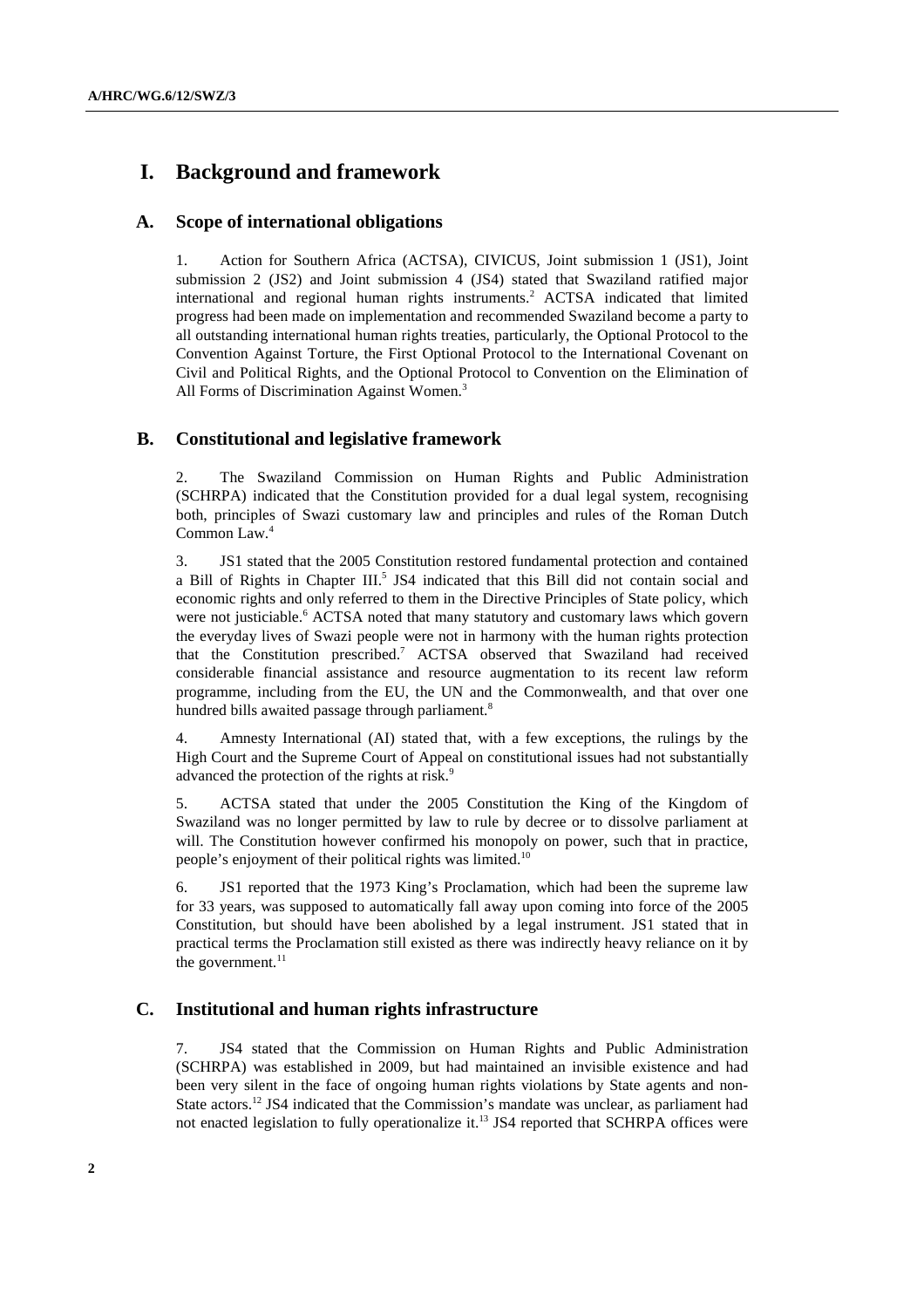located within a traditional compound regulated by customary law, which was enforced by members of the military, who guard the main entrance thus excluding certain members of society from accessing it.<sup>14</sup> JS4 observed that matters done under royal prerogative were constitutionally excluded from the Commission's jurisdiction, such as property grabbing and forced evictions.<sup>15</sup>

8. JS3 acknowledged the establishment of the National Children's Coordination Unit (NCCU) and the important role it had played in improving children's rights. It however noted that NCCU was underfunded and that its mandate was not clear, including in terms of data collection.<sup>16</sup>

9. JS4 stated that Swaziland had to be commended for establishing the Anti-Corruption Commission (ACC). However, evidence on the ground showed that this commission was fast losing credibility, as it dealt with corruption cases selectively. The independence of the Commission was also in doubt, given the interference of the Prime Minister in its dealings.<sup>17</sup> JS1 further noted that currently the public and even parliament had no say on royal spending; neither did they have access to information on funds allocated to the royal family. The King's Office which was responsible for the affairs and welfare of the royal family was not audited.<sup>18</sup>

# **II. Promotion and protection of human rights on the ground**

## **A. Cooperation with human rights mechanisms**

### **Cooperation with treaty bodies**

10. AI noted that Swaziland had a poor record of reporting on the implementation of its international human rights treaty obligations.<sup>19</sup> JS1 recommended that Swaziland take its reporting obligations under the various international instruments seriously and report accordingly.<sup>20</sup>

# **B. Implementation of international human rights obligations, taking into account applicable international humanitarian law**

## **1. Equality and non-discrimination**

11. SCHRPA indicated that the Constitution did not include marital status and sexual orientation as a ground of non-discrimination. $21$ 

12. JS2 reported that Swaziland was a patriarchal society, heavily steeped in custom and religion. In terms of Swazi customary law, a woman was a perpetual minor, moving from the guardianship of her father as a child to that of her husband as a wife.<sup>22</sup> SCHRPA stated that the Constitution contained an equality clause and provided for equal treatment between men and women and noted that that Swaziland adopted a National Gender Policy in 2010 to achieve gender balance.<sup>23</sup> JS2 clarified that Section 28 of the Constitution basically provided that women's rights shall be respected, subject to the availability of resources.<sup>24</sup> JS2 recommended that Swaziland establish a law reform commission to evaluate and review the laws that undermine women's rights and ensure that discriminatory and invasive customary laws are abrogated.<sup>25</sup>

13. JS2 stated that women could not freely express their views, not even on issues affecting them, largely because of the social perception that men were there to decide on their fate.<sup>26</sup>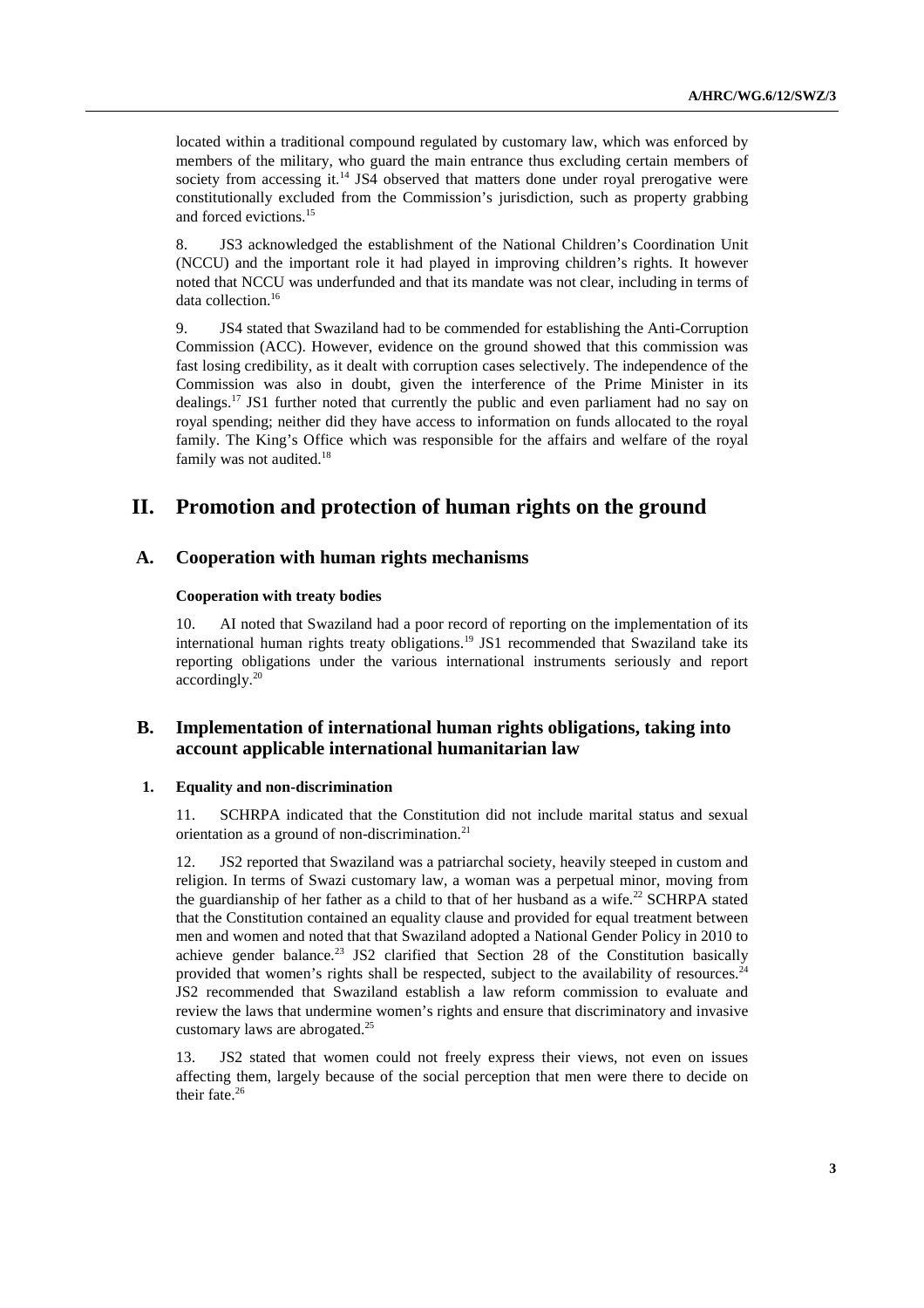14. JS2 reported that in terms of customary law, which regulates access to communal land, women's access to such land was limited.<sup>27</sup> CHR, JS2 and ACTSA further reported that Section 16(3) of the Deeds Registry Act denied women the right to register property in their own name, and that while in February 2010, Swaziland's Supreme Court upheld that this provision was unconstitutional, parliament had still not passed legislation to correct this invalidity.<sup>28</sup> CHR added that application of this invalidity was limited to couples married under civil law.<sup>29</sup> JS2 recommended that Swaziland amend laws to enable women to access  $land<sup>30</sup>$ 

15. JS2 stated that while Section 34 of the Constitution protected the rights of spouses to inherit from their partners, there were conflicting theories of when the contract of marriage was actually concluded under customary law.<sup>31</sup> JS2 therefore recommended that Swaziland adopt legislative and other measures to eliminate uncertainty of the status of women married under custom.<sup>32</sup> JS2 reported that a large number of Swazi women married under customary law did not have marriage certificates, often creating problems once the husband died.<sup>33</sup> JS2 further reported that Swaziland still adhered to the rule of primogeniture, which resulted in women being disposed of their property.<sup>34</sup>

16. JS2 reported that there was a lack of equal opportunity at the work place that allowed women to take high paying jobs. No women were heading government parastatals.<sup>35</sup> They were not allowed into traditional positions like being chiefs or even being a leader of the country. The judiciary also lacked women representation.<sup>36</sup>

17. JS2 reported that, although the Constitution clearly outlawed the status of illegitimacy of children born out of wedlock, customarily this determination still existed. $37$ JS3 recommended that Swaziland take legislative and other measures to abolish the status of illegitimacy under custom and in practice.<sup>38</sup>

### **2. Right to life, liberty and security of the person**

18. JS1 noted that Section 15 of the Constitution stated that a person shall not be deprived of the right to life, rather than providing that "a person has a right to life".<sup>39</sup> AI mentioned that, under Section 15(4) of the Constitution, lethal force could potentially be used in a range of circumstances.<sup>40</sup> JS1 noted that Swaziland had not abolished the death penalty.<sup>41</sup>

19. JS3 reported cases of alleged killings of individuals by the police, $42$  and recommended that Swaziland establish commissions of inquiry into all deaths in the hands of the State police, the army, correctional services, and game rangers.<sup>43</sup> JS1 recommended that Swaziland make public all findings of past and future inquests emanating from deaths in police custody.<sup>44</sup>

20. JS1 further reported that there were cases where citizens were shot by the conservation police (game rangers), who are immune from prosecution in terms of the Game Act 1991 for killing any person they suspect of having poached.<sup>45</sup> JS4 indicated that persons acting on the instruction of a game ranger also enjoyed this immunity.<sup>46</sup> JS1 recommended that Swaziland amend the Game Act.<sup>47</sup>

21. Noting that the use of torture or inhuman or degrading treatment and punishment was prohibited under the Constitution, AI recommended that Swaziland enact legislation which specifically defined and criminalized torture.<sup>48</sup> JS1 reported that there had been constant violations of these provisions mainly by the State police and community police, notably against member of progressive movements calling for political plurality and democracy.<sup>49</sup> AI and JS4 furthermore referred to comments made by the Prime Minister on 8 September 2010 that torture could be considered as a form of punishment in certain circumstances.<sup>50</sup> JS2 indicated that the police force also torture women<sup>51</sup> and JS3 added that children also suffer as a result of State sponsored torture and provided examples of such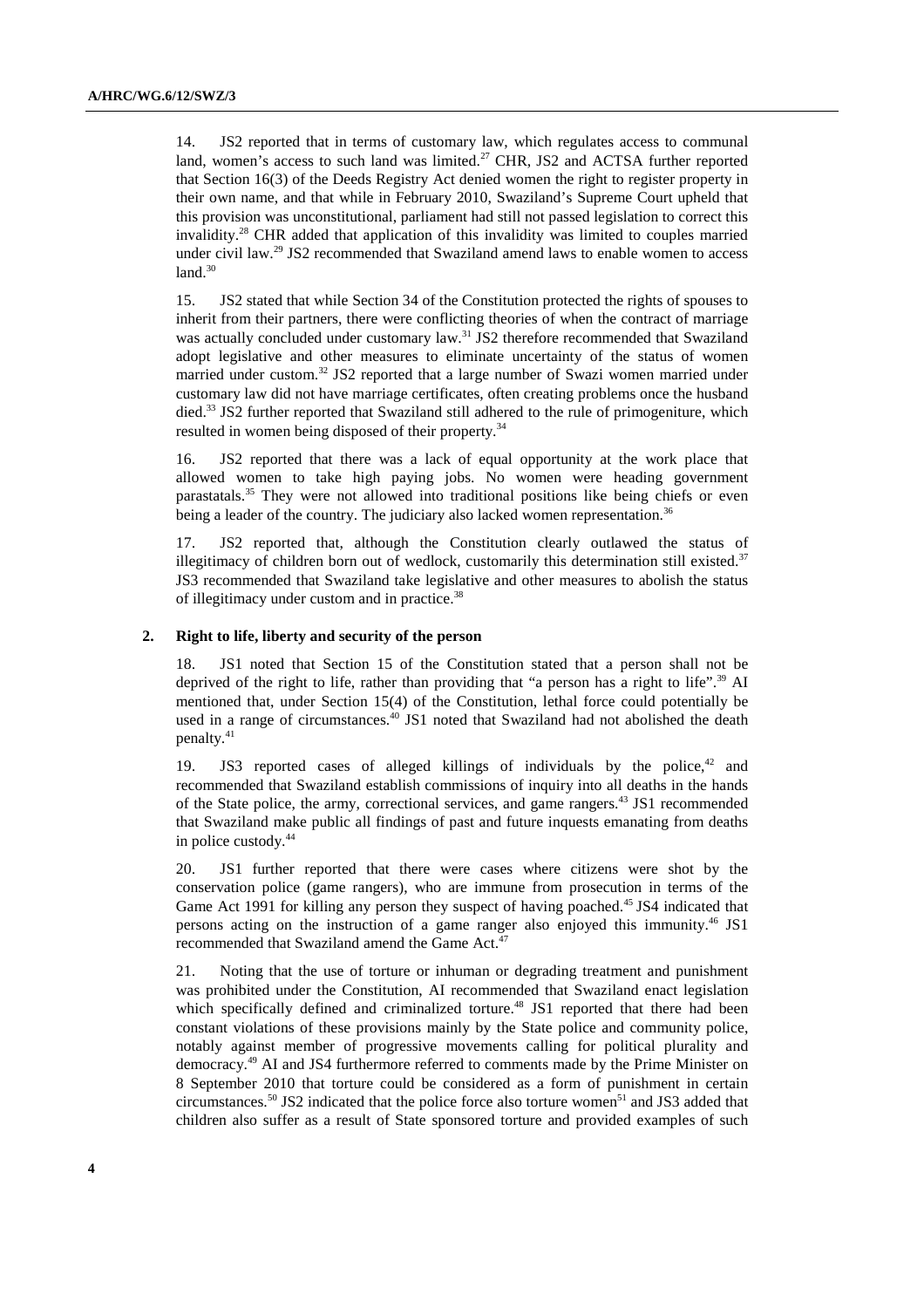cases.<sup>52</sup> JSI stated that there had been no prosecution by the State of any of its agents accused of torture<sup>53</sup> and CIVICUS indicated that victims of police violence had no recourse to an independent body which could look into allegations of torture.<sup>54</sup> JS3 recommended that Swaziland take measures to investigate and prosecute members of the security forces who violate human rights.<sup>55</sup>

22. JS1 reported that while Section 16 of the Constitution provided for the protection of the right to personal liberty, people were frequently detained without any charges.<sup>56</sup>

23. JS1 and JS2 noted that women had been fined, assaulted and harassed by members of a customary party, the *water party*, for various reasons, ranging from not covering their heads to wearing slacks.<sup>57</sup> JS1 recommended that Swaziland desist from granting immunity to the *water party* and further embark on a law reform exercise to identify customs which offend the Constitution.<sup>58</sup>

24. JS2 reported that there was a high rate of domestic violence against women and that the State had not come up with mechanisms to curb it.<sup>59</sup> JS2 stated that police did not take such matters seriously, as they were said to be family issues that needed to be dealt with at the family level. $60$  JS2 reported that these violent tendencies were further fuelled by statements by State agents, including by judges and provided examples.<sup>61</sup> JS2 reported that the Sexual Offences Bill sought to curb sexual offences such as domestic violence, rape, sexual harassment, and marital rape, but had remained in draft form for more than four years.<sup>62</sup> JS2 recommended that Swaziland finalise the Sexual Offences Bill and criminalize wilful transmission of  $HIV/ALDS$ .<sup>63</sup>

25. JS3 indicated that sexual violation of children occurred on a daily basis. Apart from a child friendly section of the High Court, Swaziland did not have specialist courts or specially trained personnel to deal with such cases.<sup>64</sup>

26. SCHRPA stated that the People Trafficking and People Smuggling Act was passed in 2010.<sup>65</sup> JS3 however observed that the State still had to engage in civic education for the public to understand what human trafficking is.<sup>66</sup>

27. SCHRPA indicated that Swaziland developed the Action Programme on the Elimination of Child labour (APEC) 2008–2012.<sup>67</sup>

28. SCHRPA reported that, in response to an emerging trend in the violation of the rights and freedoms of people living with albinism, Swaziland had established a protection programme.<sup>68</sup>

29. SCHRPA stated that corporal punishment was lawful and traditionally accepted and widely practiced in the family, schools and other settings.<sup>69</sup> The Global Initiative to End All Corporal Punishment of Children (GIEACPC), JS1 and JS3 stated that the Constitution provided that a child should not be subjected to abuse or torture or other cruel, inhuman and degrading treatment or punishment subject to lawful and moderate chastisement for purposes of correction.<sup>70</sup> JS1 added that schools were empowered by The Education Rules No. 49 of 1977 to administer corporal punishment on pupils.<sup>71</sup> JS3 provided examples of ill-treatment of children in schools.<sup>72</sup> GIEACPC added that corporal punishment was lawful as a sentence for crime and in alternative care settings<sup>73</sup> and urged Swaziland to enact legislation to prohibit corporal punishment in all settings.<sup>74</sup>

### **3. Administration of justice, including impunity, and the rule of law**

30. JS1 reported that although the Constitution provided that the judiciary shall be independent, it was appointed by the King after consultation with the Judicial Service Commission (JSC) which was also appointed by him. Moreover, some judges had been side-lined from hearing particular cases with no clear explanation.<sup>75</sup>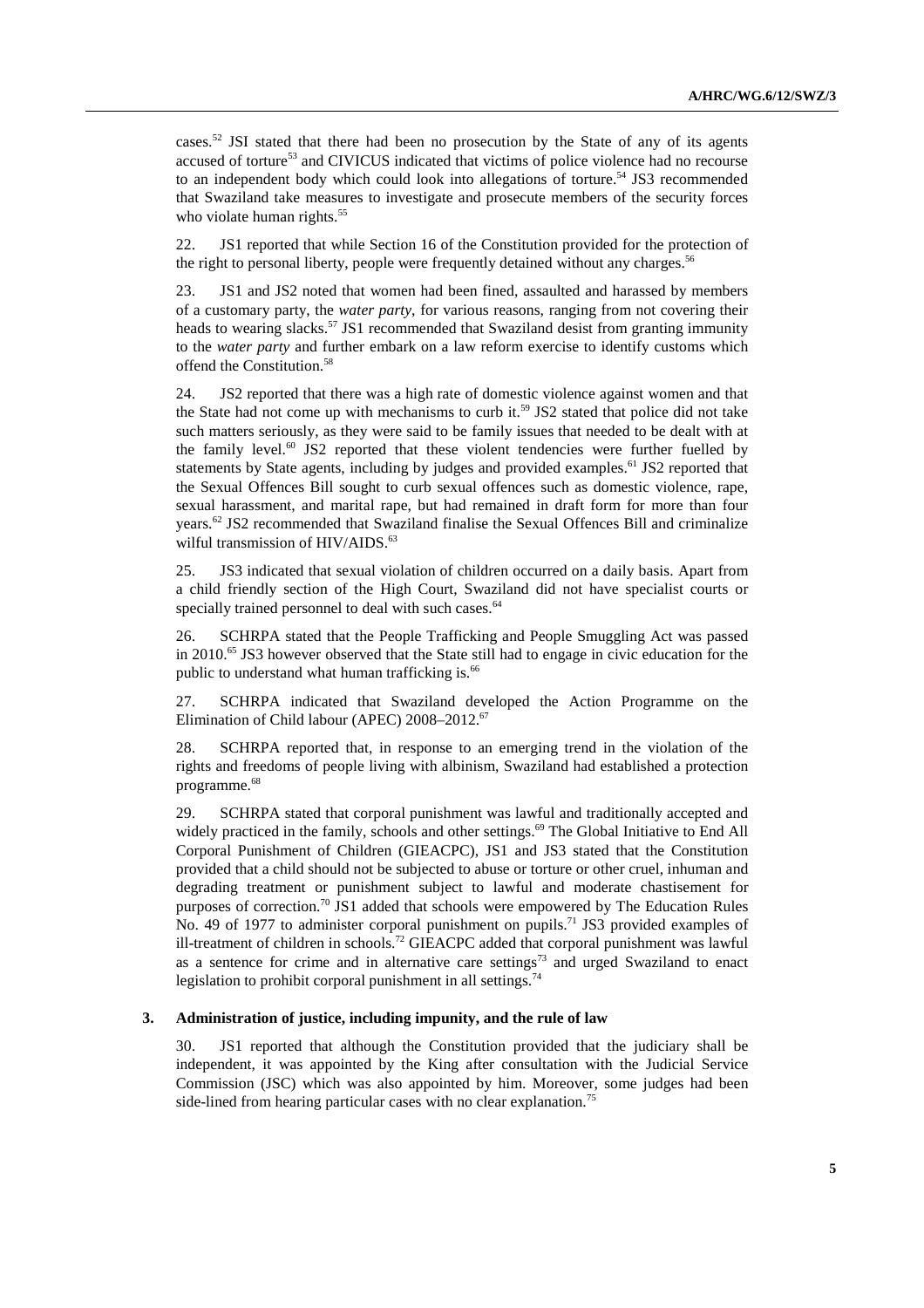31. JS1 stated that the Supreme Court bench was comprised entirely of foreign judges, and no local judge was allowed to sit. Swaziland had not had a Swazi chief justice, allowing the holder of this Office to be employed on contract, and therefore without security of tenure. Moreover, junior judges heard civil matters, relegating senior judges to criminal matters, targeting those who espoused progressive disposition or human rights based assessment. As a result, no civil matter filed by civil society that challenged the constitution had succeeded.<sup>76</sup>

32. JS1 stated that customary law matters were mostly adjudicated at community level where the chief through his inner council presided over such matters. In addition to a lack of legal training, thus creating some elements of judicial unfairness, JS1 noted that there was no legal instrument authorizing chiefs' courts, that legal representation of the accused person was denied under customary law, that in some communities people were tried under customary law despite having appeared in a court of law for the same offence, and that people who had either been convicted of a crime or even acquitted by a court of law were not welcome back to their communities and subjected to double jeopardy either through fines by the chiefs' courts or orders of eviction. The non-codification of customary law made it difficult to understand the grounds upon which decisions of customary courts were reached and there were no written judgments. Finally, JS1 noted that there were no clear avenues of appealing or seeking a review of a decision of the chiefs' courts.<sup>77</sup>

33. JS3 reported that whilst legally it was the chief public prosecutor who ought to determine which cases were sent to which court, over the years a practice had emerged where police officers unilaterally made this determination.<sup>78</sup>

34. JS3 stated that Swaziland did not have a legal aid scheme and that the State was only legally bound to provide counsel where the crime alleged was likely to attract a sentence of capital punishment.<sup>79</sup>

35. JS1 recommended that Swaziland embark on human rights training for all police officers and law enforcement agents.<sup>80</sup>

#### **4. Right to privacy, marriage and family life**

36. JS2 stated that men were allowed to marry more than one wife under custom and that the customs of the levirate union and the sororate wife were still protected and practiced.<sup>81</sup>

37. JS2 reported that there were two forms of marriage recognised by Swazi law, namely the civil rite marriage and marriage under Swazi customary law, $82$  and that the 1964 Marriage Act violated the rights of women who were married under civil rite, as it provided that the consequences of marriage should be governed by the common law, subject to the marital power of the husband.<sup>83</sup>

38. SCHRPA indicated that there was no definition of what "marriageable age" was, either in the Constitution or any subsequent legislation.<sup>84</sup> JS2 and JS3 reported that in accordance to Swazi customary law majority for marital purposes was reached upon puberty, resulting in girls as young as 13 years to be married.<sup>85</sup> JS2 recommended that Swaziland harmonise the age of majority in the different statutes and customs in order to curb early marriages.<sup>86</sup>

39. JS2 noted that due to the high poverty rate, young women were forcefully married for the payment of the bride price (*lobola*).<sup>87</sup> Moreover, unless *lobola* was paid, the woman could not claim to be legally married.<sup>88</sup>

40. JS2 and JS3 reported that children could only acquire citizenship from their fathers, the only exceptions being cases where the mother was a Swazi citizen and the father a foreigner and the father had denounced the child.<sup>89</sup>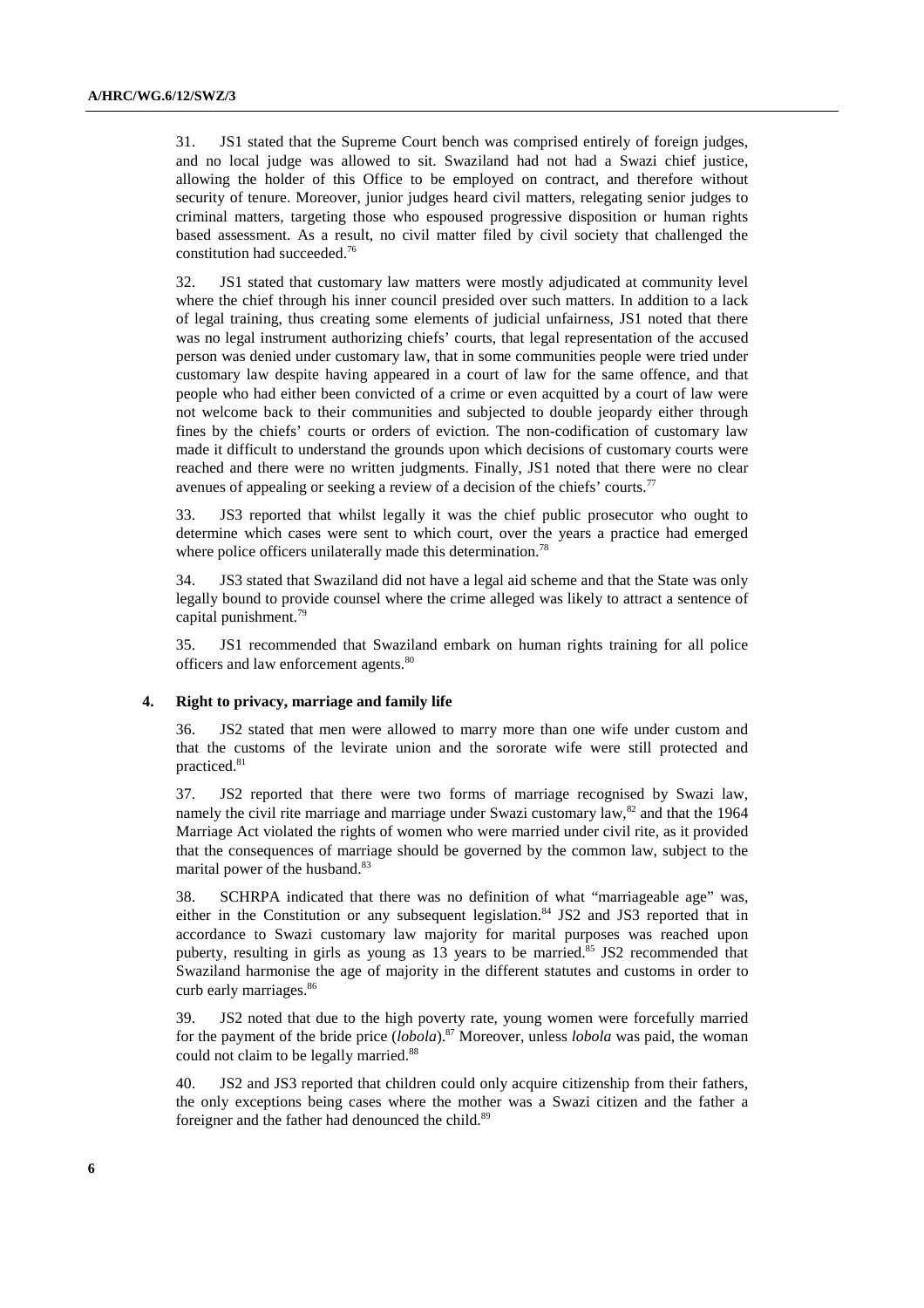41. JS3 indicated that Swaziland did not have specialised maintenance courts with welltrained officers to deal with cases where claims were made for the maintenance and welfare of children.<sup>90</sup>

42. SCHRPA and JS5 indicated that sexual contact between male persons was still criminalized under the common law as sodomy.<sup>91</sup> JS5 indicated that Swaziland planned to include prohibitions of all male homosexual acts and lesbian acts in its revision of the Sexual Offences laws.<sup>92</sup> JS2 reported that there was no legislation recognising lesbian, gay, bi-sexual, transgendered and inter-sexed people (LGBTIs) or protecting the right to sexual orientation and that LGBTIs were discriminated and condemned openly. Homosexual people could not marry under the Marriage Act and homosexual partners could not adopt children.<sup>93</sup> The House of our Hope (HOOP) provided examples of discrimination against LGBTIs occurring in various settings. $94$ 

#### **5. Freedom of movement**

43. JS1 reported that although the Constitution provided that a person should not be arbitrarily deprived of freedom of movement, Section 26 (6) allowed for the deprivation of the right to freedom of movement when it is done under Swazi Law and Custom. Moreover, certain individuals viewed as dissidents were barred from moving freely in certain areas.<sup>95</sup>

44. JS2 also reported that women were not allowed to visit some public places during the period of mourning and that this effectively meant that they cannot participate in governance issues at the local level.<sup>96</sup>

## **6. Freedom of religion or belief, expression, association and peaceful assembly and right to participate in public and political life**

45. JS1 reported that Section 23 of the Constitution provided for the right to freedom of conscience or religion.<sup>97</sup> JS3 indicated, however, that the State media houses only allowed Christian programmes to be aired on radio and television and that religious studies in schools were also limited to Christian theology and only Christian clubs were allowed in schools.<sup>98</sup>

46. JS1 stated that while Section 24 of the Constitution provided for freedom of expression, the anti-terrorism law was used to silence dissenting entities and proscribe them as terrorist groups. Citizens who openly criticized the State had their privacy violated either through raids or interception of their communications.<sup>99</sup>

47. JS4 indicated that the Constitution did not provide for the right to or right of access to information,<sup>100</sup> and that Swaziland continued to muzzle free expression by media houses. There were two State-owned radio stations and one private station and only one television station, owned by the State.<sup>101</sup> JS4 reported on attempts frustrated by the State to operate private radio stations.<sup>102</sup> JS4 recommended that Swaziland facilitate establishment of privately owned media houses by removing current legislative and procedural barriers.<sup>103</sup>

48. JS4 stated that journalist's work was also limited by a number of laws, notably the 1938 Sedition and Subversive Activities Act.<sup>104</sup> JS1 reported that journalists were threatened for reporting on matters perceived to place the State in bad light and referred to statements recently uttered by a senior Prince to the effect that journalists who report negatively about the country and royalty would die. The government clampdown on the media had led to self-censorship within the country's media houses. Furthermore, the State invoked customary law to deny citizens the right to freely express themselves.<sup>105</sup>

49. JS1 reported that while the freedom of association was protected by Section 26 of the Constitution, there was a contradiction with later provisions.<sup>106</sup> JS1 stated that political groupings remained banned since 1973, and those who had attempted to unban themselves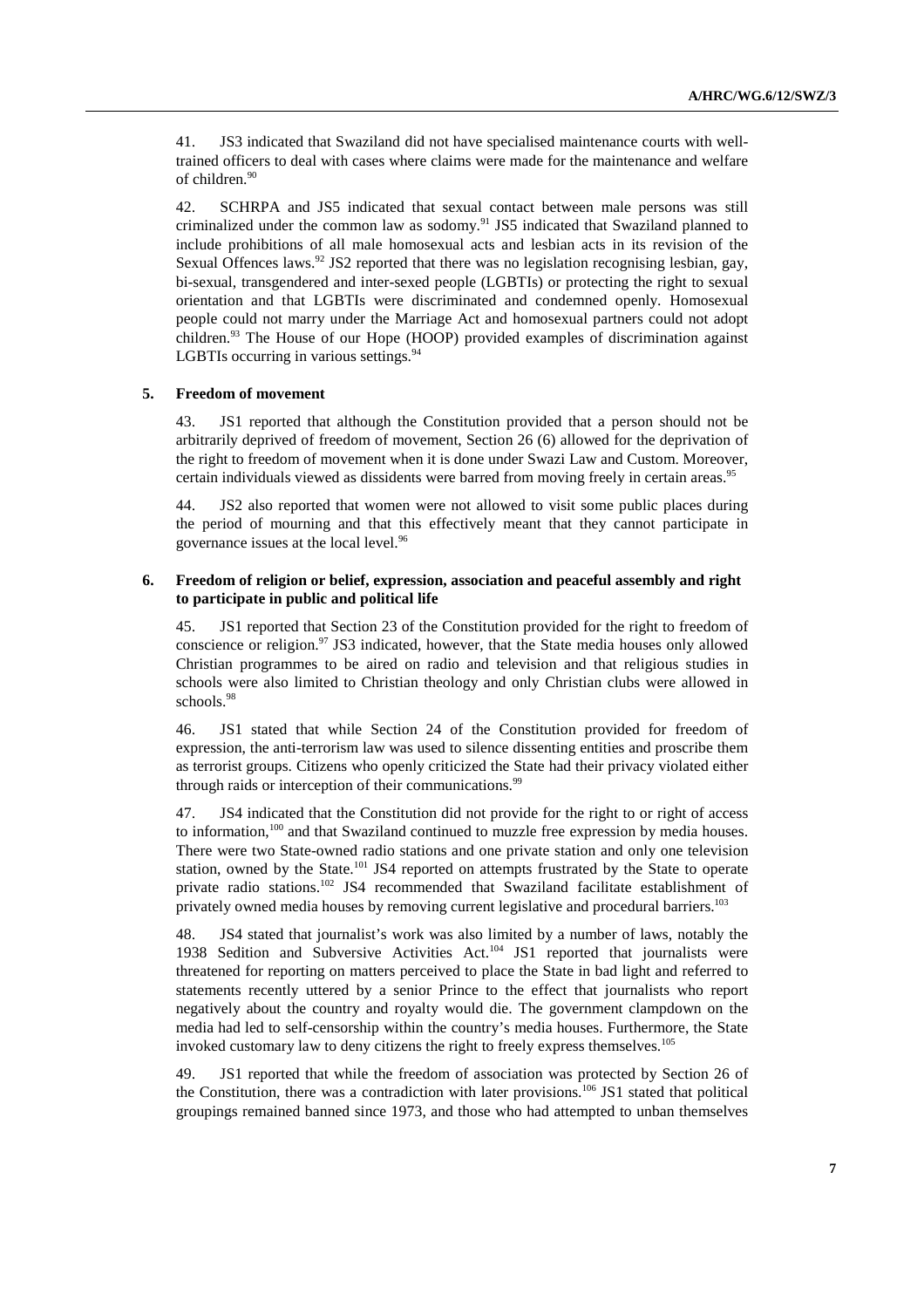were proscribed as terrorist entities through the anti-terror law of 2008.<sup>107</sup> JS1 added that a Bill apparently aimed at facilitating the registration of political parties and social formations had been in the pipeline since it was announced by the Attorney-General in 2010.<sup>108</sup> JS1 also reported that, in February 2011, the Attorney General issued a statement to that effect that political parties were allowed or could exist, save that they could not form a government.<sup>109</sup> JS1 recommended that Swaziland abrogate the 1973 King's Proclamation to the Nation and enact a law to facilitate registration of political parties.<sup>110</sup> ACTSA reported that the proposed Public Services Bill, drafted in 2009, would prevent public officers from holding an office in or being visibly associated with a political formation or organisation.<sup>111</sup> ACTSA recommended that Swaziland immediately un-ban all political parties and ensure that multi-party, democratic elections are introduced; and abandon the Public Services Bill.<sup>112</sup>

50. JS1 stated that registration of human rights organizations was frustrated by the State, through deliberately delaying the process.<sup>113</sup> JS1 added that it had become common for human rights and pro-democracy NGOs to be raided by state police, that their property was either confiscated or destroyed and that human rights defenders were harassed, assaulted, tortured and their privacy violated.<sup>114</sup> JS3 also stated that vocal citizens, human rights defenders, unionists and members of political parties were targeted by the State and provided examples.<sup>115</sup>

51. JS3 and JS4 reported that civil society organizations were denied access to rural communities under chiefs.<sup>116</sup> JS4 recommended that Swaziland develop a programme that would create space for civil society in the promotion of human rights and stop the current clampdown on civil society operations.<sup>117</sup>

52. JS3 added that a number of political activists and human rights defenders had been accused by the State of committing certain offences. Although most were set free on bail, they remained perpetually with the awaiting trial status.<sup>118</sup> JS1 reported that people's groupings were denied freedom of assembly as to hold public meetings, as permission from the state police authorities had to be obtained first.<sup>119</sup>

53. JS4 indicated that, in recent years, the State had continued to forcefully and unlawfully disrupt workers' marches, rallies and celebrations without just cause. Use of violence against workers and protestors had become a norm.<sup>120</sup> JS4 provided examples of arbitrary arrests and detention of persons by the police during marches before releasing them without charge.<sup>121</sup> Several stakeholder submissions described the case of Sipho Jele who was arrested by State police during workers' day celebrations in Manzini in May 2010 for wearing a T-shirt with a logo of a banned political group, the Peoples' United Democratic Movement (PUDEMO) and was later found dead in custody.<sup>122</sup> JS4 reported that a commission of enquiry was set up by the government, which concluded that he killed himself.<sup>123</sup> JS4 and JS1 stated that there were concerns with the coroner appointed to lead the inquest, especially regarding her impartiality, as she was a former police officer.<sup>124</sup>

54. JS3 reported that Swaziland had been refusing to recognise the Swaziland National Union of Students (SNUS) which seeks to advance the welfare and interests of all students at all levels countrywide. SNUS had been trying to register without success since 2006.<sup>125</sup>

55. JS1 noted that an Electoral and Boundaries Commission (EBC), as provided for in the Constitution, was established in 2007 and immediately embarked on preparations for the 2008 elections and thereafter facilitated civic or voter education exercise in preparations for the 2013 elections. However, JS1 highlighted the fact that EBC was appointed by the King and that the qualifications of the commissioners were questionable.<sup>126</sup> Furthermore, the 2008 elections EBC report was released two years later and as at the date of submission of JS1's report, was still not available to the general public.<sup>127</sup>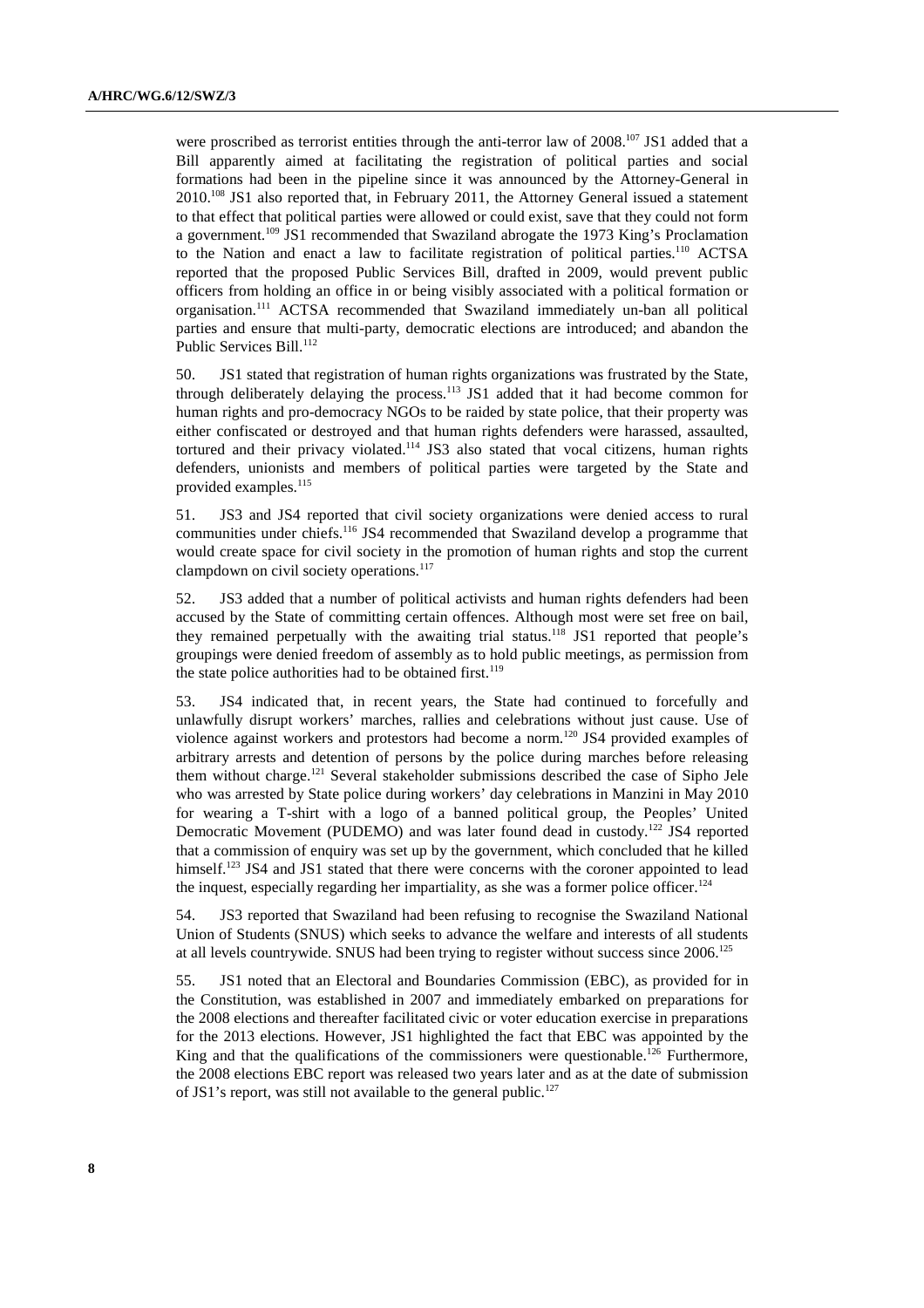56. JS1 noted that the *iNgwenyama* (the king in his customary capacity) may appoint any person to be chief over any area, while prior to the constitution, this had been a hereditary office. JS1 stated that this amounted to an imposition of a leader to the people, and led to chieftaincy disputes and social unrest. $128$ 

57. JS2 stated that women were under-represented in decision-making positions. Despite the fact that the current percentage of women in parliament was 23 per cent, Section 86(1), which provided for the election of four additional women, if the number of women in parliament did not reach 30 per cent, was not used.<sup>129</sup> JS2 also reported that the current Cabinet team was composed of only four women out of the seventeen ministers.<sup>130</sup>

58. JS3 stated that the representatives of the youth parliament, initiated in 2010, were not elected but rather handpicked from schools and was not representative of all the sectors of the youth.<sup>131</sup> JS3 recommended that Swaziland ensure that the youth parliament was participatory and involved both in and out of school youth.<sup>132</sup>

### **7. Right to work and to just and favourable conditions of work**

59. JS4 indicated that Swaziland had to be commended for the positive action in addressing most of the recommendations of the International Labour Organisation (ILO). However, it still needed to address the Public Order Act of 1963 and its far reaching consequences, including to ensure that personnel employed by the State under His Majesty's Correctional Services be allowed to unionize.<sup>133</sup>

60. JS4 reported that labour laws granted rights of inspection of work premises to specified State agents to ensure that workers operate in safe and healthy conditions. However, there was no clear strategy or plan on the State's part on how such inspections were to happen, leading to a number of companies subjecting workers to sub-standard working conditions.<sup>134</sup> Furthermore, despite attempts to set minimum wages via legislation and the Constitution, workers continued to be subjected to exploitation and underpayment.<sup>135</sup>

61. JS4 reported that, in spite legal provisions, women who work mostly in the low income bracket were denied maternity and sick leave by some of their employers.<sup>136</sup>

#### **8. Right to social security and to an adequate standard of living**

62. SCHRPA reported that Swaziland developed the National Social Development Policy aimed at improving the quality of life and human wellbeing of all Swazis through the provision of appropriate and sustainable social services, with special focus on older persons and children.<sup>137</sup>

63. JS4 reported that, in recent years, and especially in 2010, several big industries closed down. Coupled with the high HIV/AIDS prevalence rate, unemployment and poverty, the overall effect of this is to deny Swazis enjoyment of their socio-economic rights.<sup>138</sup> JS3 also reported that the same factors had created what have come to be known as Orphaned and Vulnerable Children (OVC). In most instances, OVC were forced to drop out of school and find employment to sustain themselves and their siblings. Their vulnerability exposed them to exploitation of all kinds, including sexual exploitation.<sup>139</sup>

64. JS4 indicated that the health system was in disarray.<sup>140</sup> CHR stated that, although the government had taken steps to facilitate access to healthcare services to its citizens, its efforts were insufficient, $141$  and recommended that Swaziland allocate 15 percent of its annual budget to the health sector.<sup>142</sup>

65. CHR stated that Swaziland had a very high HIV/AIDS prevalence rate and that people living with HIV/AIDS faced stigma and discrimination.<sup>143</sup> JS2 reported that women carried the brunt of HIV/AIDS and poverty, as 69 percent of the population lived below the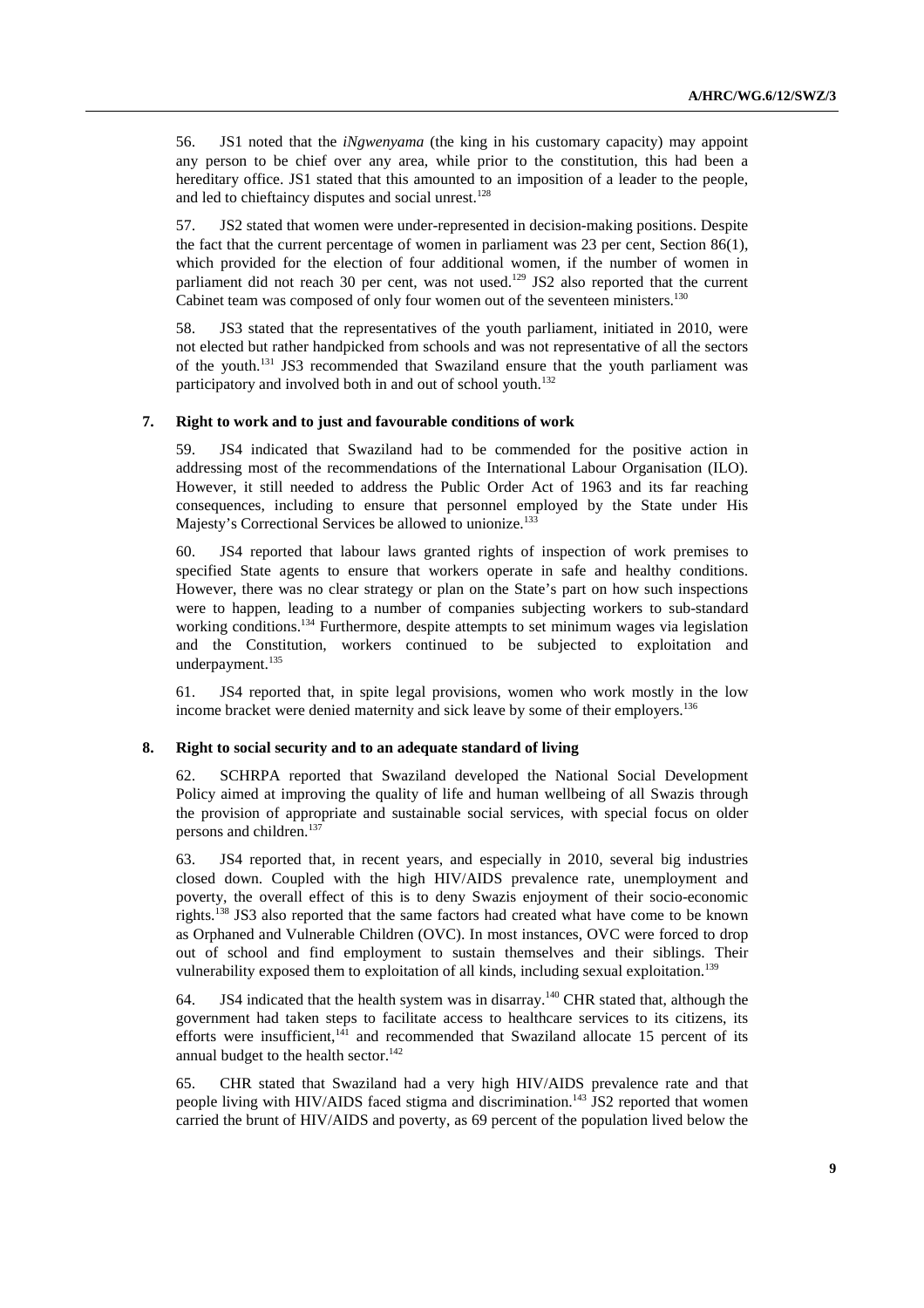poverty line.<sup>144</sup> ACTSA recommended that Swaziland make an enhanced commitment to primary prevention of HIV/AIDS and dual infection with Tuberculosis.<sup>145</sup> CHR recommended that Swaziland design and implement advocacy campaigns aimed at discouraging cultural practices which encourage the spread of HIV/AIDS.<sup>146</sup>

66. JS3 reported that the Deputy Prime Minister's Office had over the years intervened in cases where parents refused to take their children to hospital citing religious beliefs.<sup>147</sup>

67. JS2 stated that sexual, health and reproductive rights of women were not respected, neither were they protected nor promoted.<sup>148</sup> JS2 stated that the Constitution did not permit the termination of pregnancy except in defined circumstances and that consequently the mortality rate of both women and children was escalating.<sup>149</sup>

68. JS1 reported that Section 19 of the Constitution guaranteed the right to property, but that the land tenure system left citizens open to arbitrary deprivation. JS1 reported that people were arbitrarily evicted without compensation and outside any judicial process, and added that evictions were also used as punishment against vocal citizens. JS1 added that Section 211 of the Constitution provided that Swazi Nation Land (tribal land) could only be used for domestic purposes, which made the operation of businesses on such land unconstitutional.<sup>150</sup>

69. JS4 stated that the Constitution did not expressly provide for the right to a clean environment, and instead placed a duty on every citizen to promote the protection of the environment.<sup>151</sup>

#### **9. Right to education and to participate in the cultural life of the community**

70. JS3 stated that Swaziland did not show commitment in implementing the constitutional provision according to which every Swazi child should have access to free primary education. After civil society engaged in litigation, Swaziland promised to provide mobile classrooms, but these had not been delivered in a systematic manner.<sup>152</sup> ACTSA recommended that Swaziland honour its constitutional commitment to universal access to free primary schooling.<sup>153</sup>

71. JS3 noted that Orphaned and Vulnerable Children did not always benefit from a school fund run by the government due to misadministration of that fund.<sup>154</sup>

72. JS3 stated that education beyond primary level was not easily accessible.<sup>155</sup> JS4 reported that Swaziland intended implementing a new scholarship policy, which contains clauses that are likely to negatively impact upon the ability of students to access tertiary education.<sup>156</sup>

## **10. Minorities and indigenous peoples**

73. JS1 noted the State's tendency to view every Swazi citizen as belonging to the ethnic Swazi tribe. When cultural activities and rituals were carried on, people who did not wish to participate in those activities were fined by traditional chiefs. This failed to take into account the ethnic diversities within the Swazi nation, and the different religious beliefs.<sup>157</sup>

### **11. Human rights and counter-terrorism**

74. CHR stated that the definition of terrorism provided by section 2 of the Suppression of Terrorism Act (STA) was broad and imprecise and suppressed freedom of opinion, expression, association and assembly. This was intensified by section 19(2) of the Act which shifted the onus of proof to the accused.<sup>158</sup> CIVICUS reported that STA had also been used to monitor and survey the activities of civil society including telephone calls and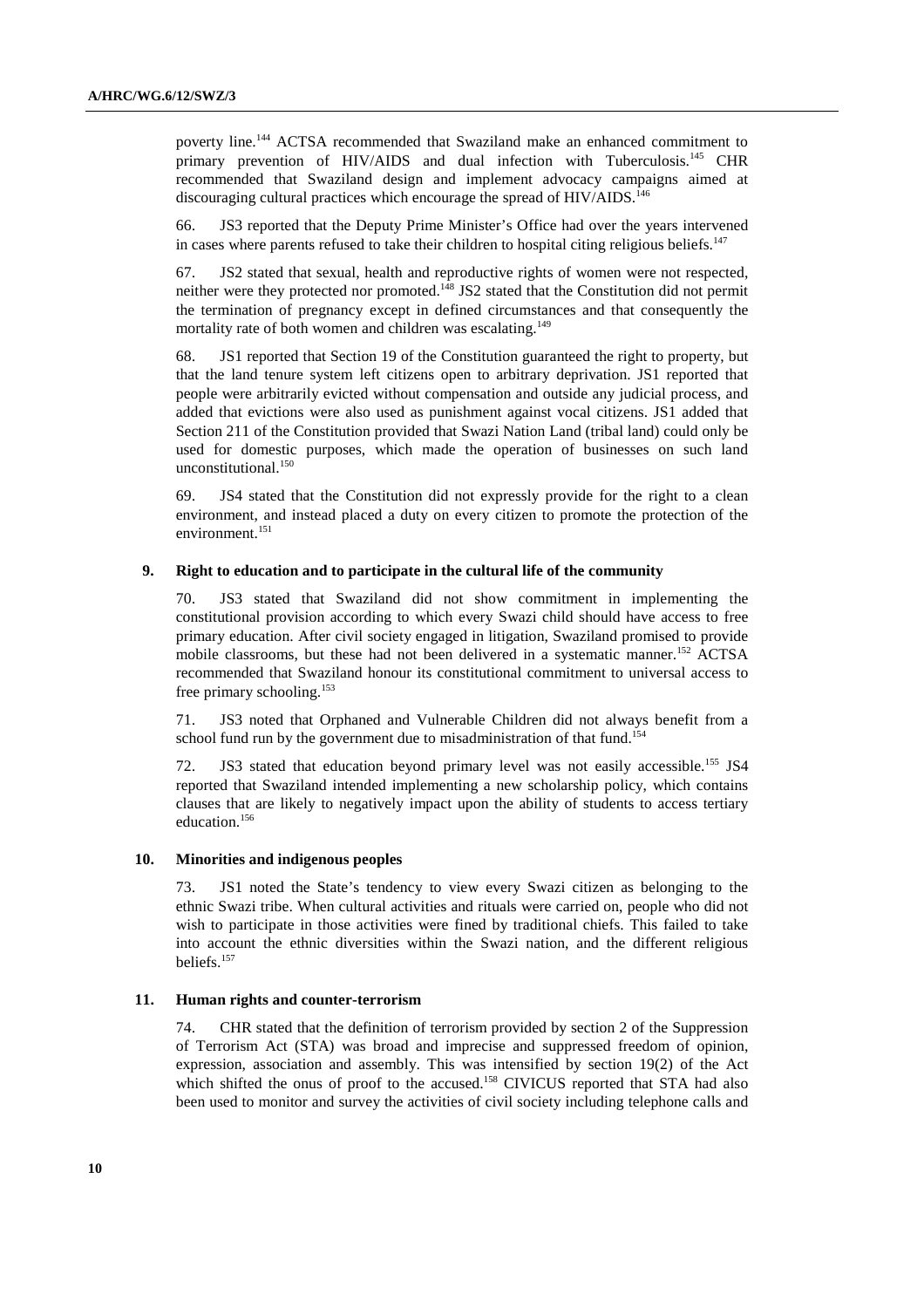meetings.<sup>159</sup> JS1 recommended that Swaziland amend unconstitutional provisions of the Suppression of Terrorism Act of 2008.<sup>160</sup>

75. JS1 reported that arbitrary searches were conducted by the armed forces in the name of curbing terrorism and that people were dispossessed of their belongings during these searches. JS1 added that these unlawful searches targeted vocal citizens and human rights defenders.<sup>161</sup>

# **III. Achievements, best practices, challenges and constraints**

N/A

# **IV. Key national priorities, initiatives and commitments**

N/A

# **V. Capacity-building and technical assistance**

N/A

*Notes* 

 $1$  The stakeholders listed below have contributed information for this summary; the full texts of all original submissions are available at: www.ohchr.org. (One asterisk denotes a non-governmental organization in consultative status with the Economic and Social Council.  *Civil society* 

| <b>ACTSA</b>    | Action for Southern Africa, London, United Kingdom of Great Britain and    |
|-----------------|----------------------------------------------------------------------------|
|                 | Northern Ireland:                                                          |
| AI              | Amnesty International, London, United Kingdom of Great Britain and         |
|                 | Northern Ireland*;                                                         |
| <b>CHR</b>      | Centre for Human Rights - University of Pretoria, Pretoria, South Africa;  |
| <b>CIVICUS</b>  | World Alliance for Citizen Participation, Johannesburg, South Africa*;     |
| <b>GIEACPC</b>  | Global Initiative to End All Corporal Punishment of Children, London,      |
|                 | United Kingdom of Great Britain and Northern Ireland;                      |
| <b>HOOP</b>     | House of our Pride, Mbabane, Swaziland;                                    |
| JS <sub>1</sub> | Joint Submission 1: prepared by the Swaziland Coalition of Concerned Civil |
|                 | Society Organizations (SCCCO), the Council of Swaziland Churches (CSC)     |
|                 | and Citizen Empowerment Centre (CEC), Swaziland;                           |
| JS <sub>2</sub> | Joint Submission 2: The Swaziland Positive Living (SWAPOL) leading a       |
|                 | coalition comprised of: The Swaziland Young Women's Network (SYWN)         |
|                 | Swaziland; Women and Law in Southern Africa (WLSA); and the                |
|                 | Foundation for Socio Economic Justice (FSEJ); Swaziland;                   |
| JS3             | Joint Submission 3: coordinated by Save the Children Fund (SC) with the    |
|                 | participation of Swaziland Youth in Action (SYA) and Swaziland Youth       |
|                 | Empowerment (Luvatsi) and consultation of our House of our Pride (HOOP);   |
|                 | Swaziland:                                                                 |
| JS4             | Joint Submission 4: The Centre for Human Rights and Development (CHR)      |
|                 | leading a coalition comprised of: Swaziland Federation of Labour (SFL);    |
|                 | Swaziland Federation of Trade Unions (SFTU); Swaziland National            |
|                 | Association of Teachers (SNAT); the Media Workers' Union of Swaziland      |
|                 | (MWUSWA); the Coalition of Informal Economy Associations of Swaziland      |
|                 | (CEIAS); Swaziland;                                                        |
|                 |                                                                            |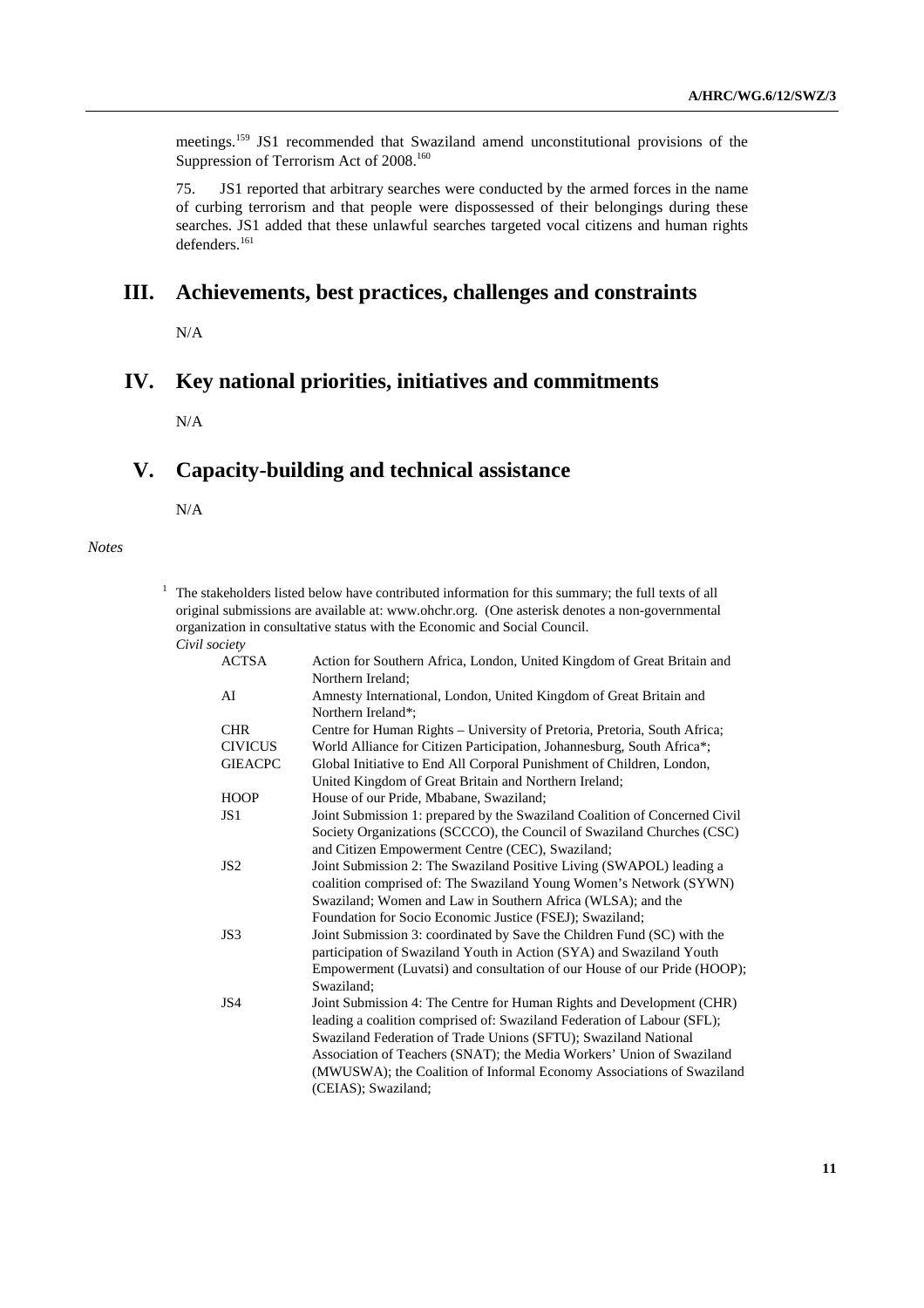JS5 Joint Submission 5: ARC International (ARC-I); International Lesbian, Gay, Bisexual, Trans and Intersex Association (ILGA); ILGA-Europe\*; Brussels, Belgium.

*National human rights institution* 

SCHRPA The Swaziland Commission on Human Rights and Public Administration, Swaziland.

- ACTSA, para. 21; CIVICUS, para. 1.3; JS1, p. 1; JS2, para. 4; JS4, para. 2.
- ACTSA, para. 21 and p. 5.
- SCHRPA, para. 1.3; see also JS3, para. 2.
- JS1, para. 3; see also SCHRPA, para. 1.3.
- JS4, para. 3.1; see also ACTSA, para. 5; AI, p. 1.
- <sup>7</sup> ACTSA, para. 5.
- ACTSA, para. 23; see also AI, p. 2.
- $^{9}$  AI, p. 1.
- $^{10}$  ACTSA, para. 1.
- JS1, p. 9; see also JS2, para. 6; JS4, para. 10.4.
- JS4, para. 6.
- JS4, para. 6; see also AI, p. 1.
- JS4, para. 6.
- JS4, paras. 6 and 10.8; see also AI, p. 5.
- JS3, para. 2.
- JS4, para. 5.
- JS1, para. 3.9.
- AI, p. 1.
- JS1, p. 9.
- <sup>21</sup> SCHRPA, para. 2.2.1; see also AI, p. 1.
- JS2, paras. 3–4.
- <sup>23</sup> SCHRPA, para. 1.3.
- JS2, para. 8.
- <sup>25</sup> JS2, paras. 17(a) and 17(h); see also ACTSA, p. 5; AI, p. 5.
- JS2, para. 10.
- <sup>27</sup> JS2, para. 6.2.
- CHR, para. 7; JS2, para. 6.2; ACTSA, para. 8; see also SCHRPA, para. 2.2.3; AI, p. 2.
- CHR, paras. 7–8.
- JS2, para. 17(n); see also CHR, p. 5.
- <sup>31</sup> JS2, para. 6.2.
- JS2, para. 17(l).
- JS2, para. 13.
- JS2, para. 6.2.
- JS2, para. 4.
- JS2, para. 6.11.
- JS2, para. 13; see also JS3, para. 4.
- <sup>38</sup> JS3, para. 16.1.
- JS1, para. 3.1.
- AI, p. 3.
- JS1, para. 3.1; see also SCHRPA, para. 2.2.2.
- JS3, para. 5.3; see also JS1 para. 5.
- 
- JS3, para. 16.12.
- JS1, para. 6.
- JS1, para. 5; see also AI, p. 3; JS3, para. 5.3; JS4, para. 7.
- JS4, para. 7.
- JS1, p. 9; see also JS3, para. 16.11; JS4, para. 10.6.
- AI, p. 3 and p. 5.
- JS1, para. 5.
- AI, pp. 4–5; JS4, para. 3.3.
- JS2, para. 15.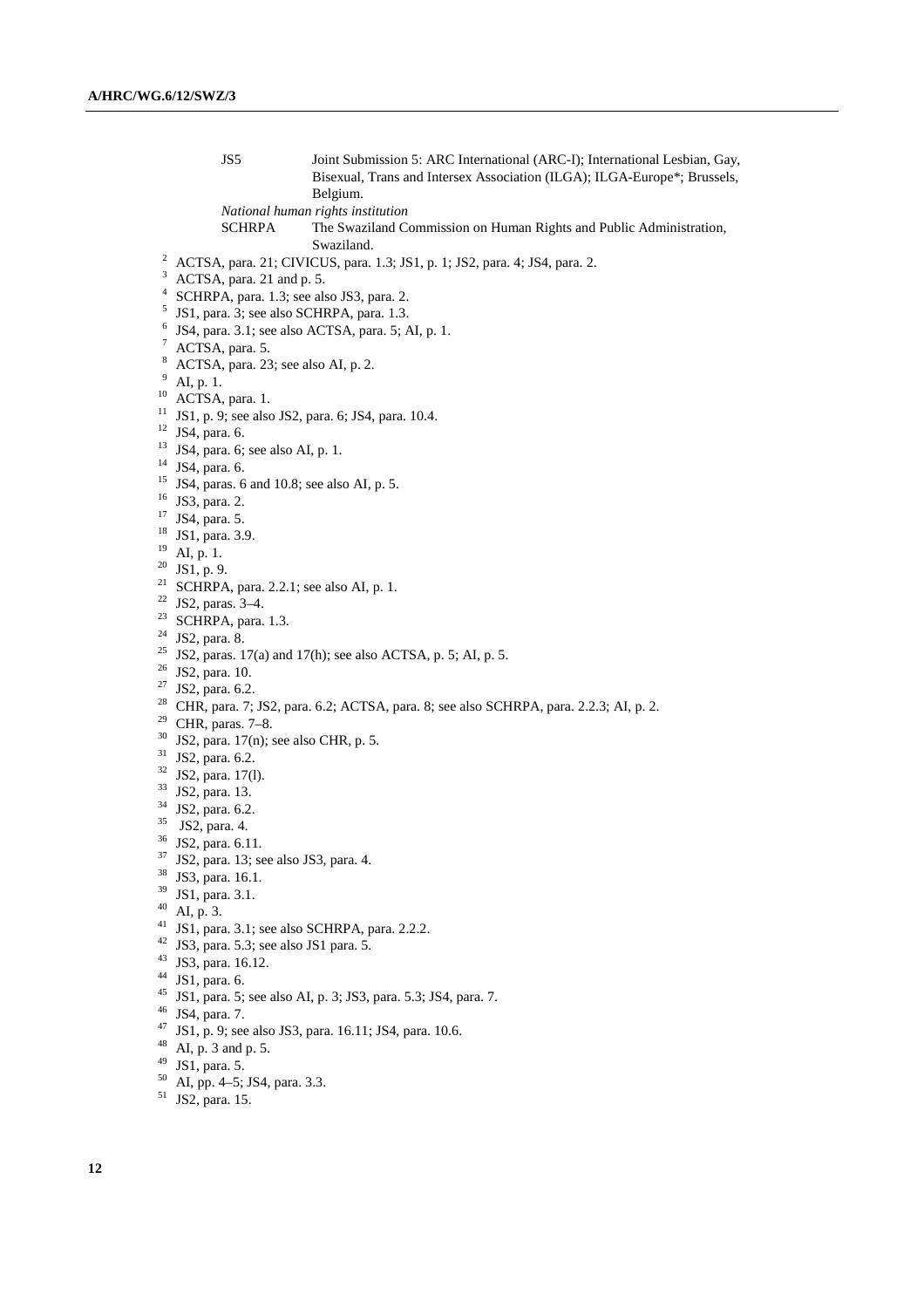- JS3, para. 5.3.
- JS1, para. 5.
- <sup>54</sup> CIVICUS, para. 3.1.
- JS3, para. 16.4; see also AI, p. 5; CIVICUS, paras. 4.3–4.4.
- JS1, para. 3.10.
- JS1, para. 3.3; JS2, para. 12.
- JS1, p. 9.
- JS2, paras. 5 and 15; see also ACTSA, para. 9; CHR, paras. 4–6.
- JS2, para. 5.
- JS2, paras. 5 and 9; see also JS3, para. 11.1.
- JS2, para. 14; see also AI, p. 2; SCHRPA, para. 2.2.2.
- JS2, para. 17(b).
- JS3, para. 13.
- SCHRPA, para. 2.2.2.
- JS3, para. 14.
- SCHRPA, para. 2.2.5.
- SCHRPA, para. 2.2.6.
- SCHRPA, para. 2.2.2.
- GIEACPC; para. 1.1; JS1, para. 5.1; JS3, para. 5; see also SCHRPA, para. 2.2.2.
- <sup>71</sup> JS1, paras. 5 and 5.1; see also GIEACPC, para. 1.2.
- JS3, paras. 5.1–5.2.
- GIEACPC, para. 1.4.
- GIEACPC, p. 1; see also JS3, para. 16.3.
- JS1, para. 3.11.
- JS1, para. 3.11.
- JS1, para. 3.14; see also JS3, para. 10.
- JS3, para. 10.
- JS3, para. 10.
- JS1, p. 9; see also JS3, para. 16.5.
- JS2, para. 11.
- JS2, para. 13.
- JS2, para. 6.1; see also AI, p. 2.
- SCHRPA, para. 2.2.3.
- 85 JS2, para. 6.1.1; JS3, para. 11; see also ACTSA, para. 9; AI, p. 2; SCHRPA, para. 2.2.3.
- JS3, para. 16.7; see also JS2, para. 17(j).
- JS2, para. 6.1.1.
- JS2, para. 13.
- JS2, para. 7; JS3, para. 4.1; see also SCHRPA, para. 2.2.1.
- JS3, para. 10.
- <sup>91</sup> SCHRPA, para. 2.2.1; JS5, p. 1; see also HOOP, p. 2.
- JS5, p. 1.
- JS2, para. 16.
- HOOP, pp. 1–2.
- <sup>95</sup> JS1, para. 3.5.
- <sup>96</sup> JS2, paras. 5 and 6.11.
- JS1, para. 3.3.
- JS3, para. 12.
- JS1, para. 3.7; see also CIVICUS, paras. 2.1.2; 2.1.4 and 2.2.3.
- <sup>100</sup> JS4, para. 4.1.
- <sup>101</sup> JS4, para. 4; see also CIVICUS, para. 2.2.3.
- JS4, para. 4.
- JS4, para. 10.7; see also CHR, p. 5.
- JS4, para. 4; see also AI, p. 2; CHR, paras. 18–20.
- JS1, para. 3.7; see also JS4, paras. 4 and 4.2.
- JS1, paras. 3.2. and 3.2.1; see also SCHRPA, para. 2.2.4.
- JS1, paras. 3.2 and 3.2.1; see also CIVICUS, para. 2.3.2.